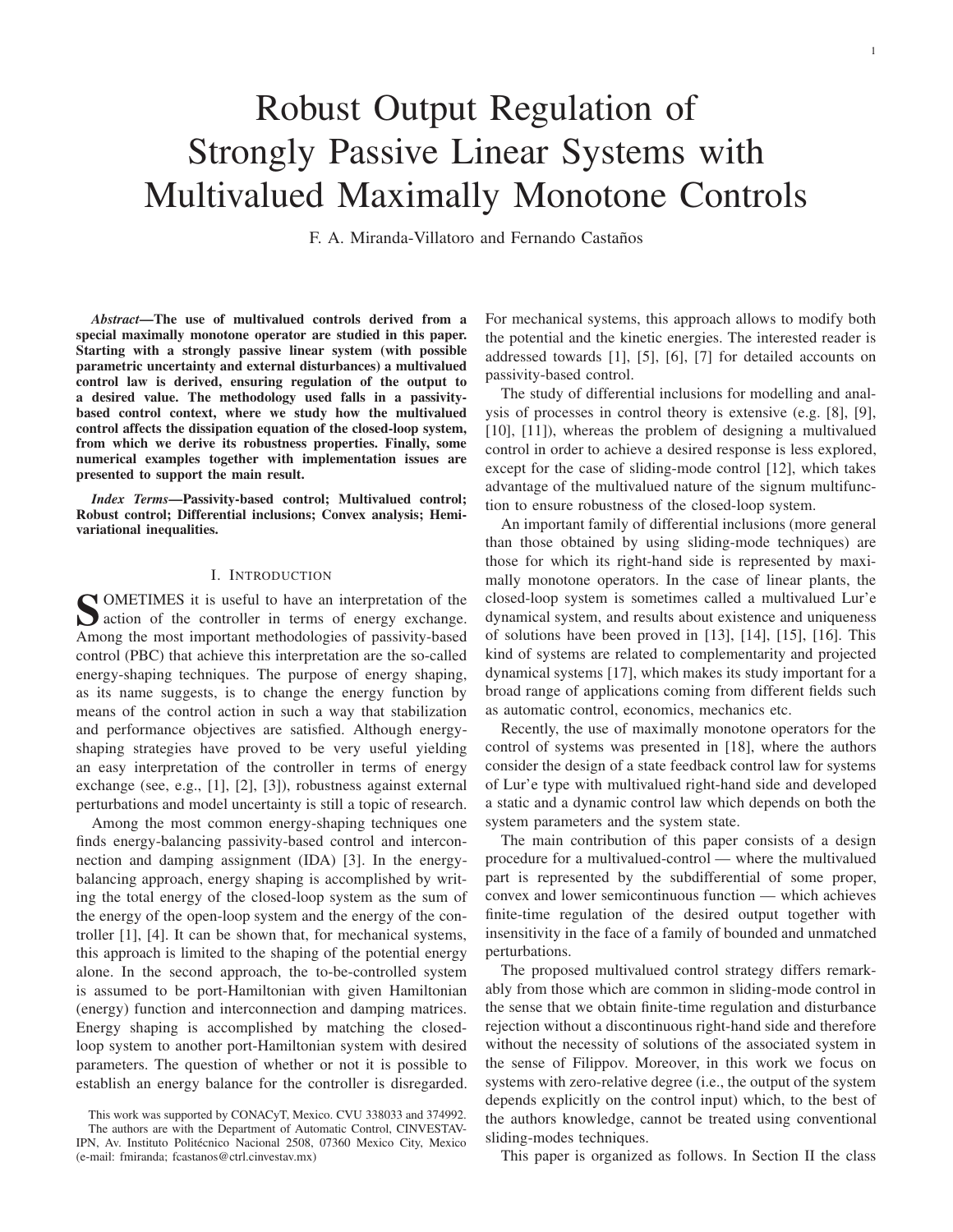of systems that we consider is established in conjunction with the class of perturbations that will be treated. The multivalued structure of the controller is presented and well-posedness of the closed-loop system is established. In Section III we introduce the main result of this paper. Namely, robustness and finite-time convergence of the closed-loop system are demonstrated. Section IV touches the point about implementation of the multivalued control law by introducing a regularization of the multivalued map. Some examples are presented showing the properties of the closed loop. The paper ends with some conclusions and future research lines in Section V.

# A. Notation and preliminaries

Throughout this paper, all vectors are column vectors, even the gradient of a scalar function that we denote by  $\nabla H(x) =$  $\partial H(x)$  $\partial x$ 

A matrix  $A \in \mathbb{R}^{n \times n}$  is called positive definite, denoted as  $A > 0$ , if  $w^{\top} A w > 0$  for all  $w \in \mathbb{R}^n \setminus \{0\}^1$ . The minimum and the maximum eigenvalues of a symmetric matrix  $B \in \mathbb{R}^{n \times n}$ are denoted as  $\lambda_{\min}(B)$  and  $\lambda_{\max}(B)$  respectively.

A set-valued function or multifunction  $\mathbf{F} : \mathbb{R}^n \to 2^{\mathbb{R}^n}$  is a map that associates with any  $w \in \mathbb{R}^n$  a subset  $\mathbf{F}(w) \subset \mathbb{R}^n$ . The domain of  $F$  is given by

$$
\text{Dom }\mathbf{F} = \{w \in \mathbb{R}^n : \mathbf{F}(w) \neq \emptyset\}
$$

Related to the definition of a multifunction is the concept of its graph,

$$
\operatorname{Graph} \mathbf{F} = \{(w, z) \in \mathbb{R}^n \times \mathbb{R}^n : z \in \mathbf{F}(w)\}.
$$

The graph is used to define the concept of monotonicity in the following way: A set-valued function  $\bf{F}$  is said to be monotone if for all  $(w, z) \in \text{Graph } \mathbf{F}$  and all  $(w', z') \in \text{Graph } \mathbf{F}$  the relation

$$
\langle z-z', w-w'\rangle \ge 0
$$

is preserved, where  $\langle \cdot, \cdot \rangle$  denotes the usual scalar product on  $\mathbb{R}^n$ . A monotone map **F** is called maximally monotone if, for every pair  $(\hat{w}, \hat{z}) \in \mathbb{R}^n \times \mathbb{R}^n \setminus \text{Graph F}$ , there exists  $(w, z) \in \text{Graph } \mathbf{F}$  with  $\langle z - \hat{z}, w - \hat{w} \rangle < 0$ , or in other words, if no enlargement of its graph is possible in  $\mathbb{R}^n \times \mathbb{R}^n$  without destroying monotonicity.

Let  $f : \mathbb{R}^n \to \mathbb{R} \cup \{+\infty\}$  be a proper, convex and lower semi-continuous function. The effective domain of  $f$  is given by

$$
Dom f = \{ w \in \mathbb{R}^n : f(w) < \infty \} .
$$

We say that  $f$  is proper if its effective domain is non empty. The subdifferential  $\partial f(w)$  of  $f(\cdot)$  at  $w \in \mathbb{R}^n$  is defined by

$$
\partial f(w) = \{ \zeta \in \mathbb{R}^n : f(\sigma) - f(w) \ge \langle \zeta, \sigma - w \rangle \text{ for all } \sigma \in \mathbb{R}^n \} .
$$

<sup>1</sup> According to this definition, a matrix  $A$  is positive definite if, and only if, its symmetric part is positive definite. For convenience, most authors assume that  $A$  is already symmetric. However, for our purposes it will be more convenient not to make such assumption (see, e.g., [19]).

An important convex function is the indicator function of a convex set  $S$ , defined by

$$
\psi_{\mathcal{S}}(w) = \begin{cases} 0 & \text{if } w \in S \\ +\infty & \text{if } w \notin S \end{cases}
$$

It is easy to see that, when  $f(\cdot)$  is equal to the indicator function of a closed convex set  $S$ , then the subdifferential coincides with the normal cone of the set S at the point  $w \in S$ , *i.e..* 

$$
\partial \psi_S(w) = N_S(w) = \{ \xi \in \mathbb{R}^n : 0 \ge \langle \xi, \sigma - w \rangle
$$
  
for all  $\sigma \in S \}.$ 

Note that if w is in the interior of S then  $N_S(w) = \{0\}$ . If  $w \notin S$  then  $N_S(w) = \emptyset$ .

# II. THE OUTPUT REGULATION PROBLEM

Consider the following affine system:

$$
\Sigma: \begin{cases} \dot{x}(t) = Ax(t) + B_u u_1(t) + B_v v(t) \\ y_1(t) = Cx(t) + D u_1(t) \end{cases}
$$
, (1)

where  $x \in \mathbb{R}^n$  denotes the system state,  $u_1, y_1 \in \mathbb{R}^m$  are the port variables available for interconnection, and matrices  $A, B_{\rm u}, B_{\rm v}, C, D$  are constant and of suitable dimensions. The term  $v \in \mathbb{R}^m$  accounts for an uncertain exogenous input which is considered bounded in the  $\mathcal{L}_{\infty}$  sense, i.e.,  $\sup_{t \in \mathbb{R}_+} ||v(t)||$  <  $\infty$ . Moreover, without loss of generality, the external signal  $v(t)$  can be decomposed as the sum of a constant term  $v^{+}$  and a bounded signal  $\nu(t)$ .

The robust output regulation problem consists in regulating the output  $y_1$  to a desired value  $y_d$ , even in the presence of the external perturbation  $v(t)$  and of parametric uncertainties. *Remark* 1. Notice that, for  $D = 0$  and  $B_u = B_v$ , the problem reduces to a standard sliding-mode control problem with matched disturbances. We depart from these standard assumptions and make the following instead.

**Assumption 1.** System (1) is a minimal realization and is strongly passive. That is, there exists a (possibly unknown) matrix  $P = P^{\top} > 0$  such that

$$
\mathcal{R} = \begin{bmatrix} P A + A^{\top} P & P B_{\mathbf{u}} - C^{\top} \\ B_{\mathbf{u}}^{\top} P - C & -(D + D^{\top}) \end{bmatrix} < 0 . \tag{2}
$$

Consider the function  $H_0(x) = \frac{1}{2}x^\top Px$  with P satisfying (2). Taking the time-derivative of  $H_0$  along the system trajectories (with  $v(t) = 0$ , for all t) gives the energy balance

$$
\dot{H}_0(x) = x^\top P \dot{x} \n= \frac{1}{2} x^\top (A^\top P + P A) x + u_1^\top B_u^\top P x \n+ u_1^\top (y_1 - Cx - Du_1) \n= \frac{1}{2} w^\top R w + u_1^\top y_1 ,
$$

where  $w^{\top} = \begin{bmatrix} x^{\top} & u_1^{\top} \end{bmatrix}$  and with  $\mathcal R$  as in (2). Hence,  $H_0$  is a storage function for system (1). Moreover, from the energy balance we obtain

$$
\dot{H}_0(x) \leq -\frac{\lambda_{\min}(-\mathcal{R})}{2} ||x||^2 + u_1^\top y_1 - \frac{\lambda_{\min}(-\mathcal{R})}{2} ||u_1||^2.
$$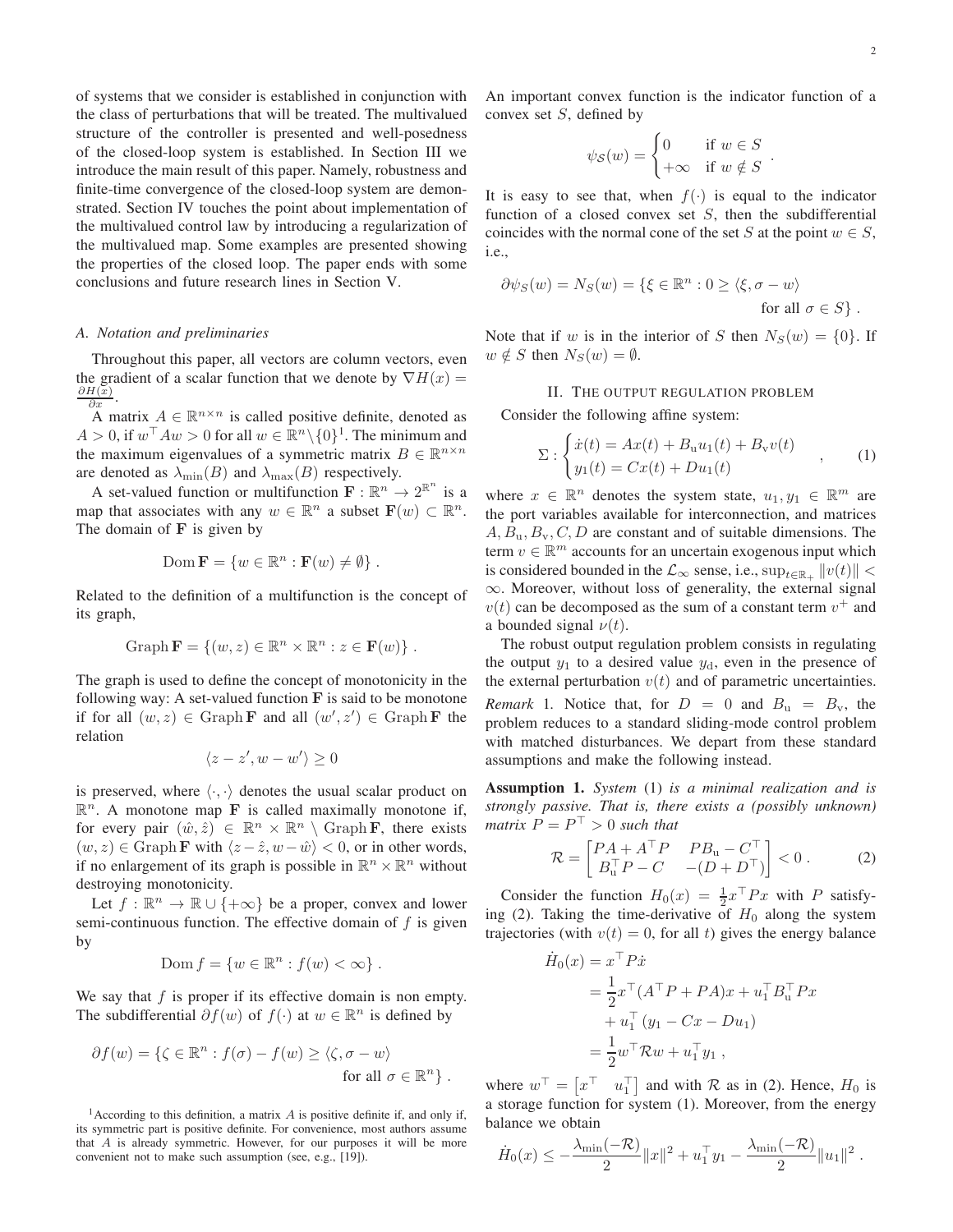Therefore, the strong passivity assumption (2) implies input strict passivity together with a positive definite dissipation term. See [20] for more details.

Notice that  $(2)$  also implies that  $D$  is positive definite (hence non singular). Depending on the application at hand, the somewhat stringent condition on the invertibility of  $D$  can be circumvented in several ways. If the plant is passive with an output of relative degree equal to one  $(D = 0)$ . It is possible to generate a complete family of passive outputs with relative degree equal to zero and parametrized precisely by  $D$  (see [4] for the nonlinear Hamiltonian case). Another possibility is to take the first *i* successive derivatives of  $y = Cx$  such that  $y^{(i)}$ depends explicitly on u. Then take  $y^{(i)}$  as the new output and test for strong passivity.

It is worth noting that, in the linear case, the class of passive systems is equivalent to the class of port-Hamiltonian (PH) systems described in [5, Ch. 4], i.e.,  $\Sigma$  can be written as

$$
\dot{x} = F \nabla H_0(x) + g_u u_1 + g_v v
$$
  

$$
y_1 = h(x) + ju_1
$$

with  $F = AP^{-1} = J - R$ , where  $J = -J^{\top}$  and  $R = R^{\top} \ge$ 0 are the so-called interconnection and dissipation matrices, respectively,  $g_u = B_u$ ,  $g_v = B_v$ ,  $h(x) = Cx$  and  $j = D$ . Along this paper we will use both representations of  $\Sigma$  with the purpose of expressing the related computations in the context of basic IDA [3], [5].

# A. Multivalued control law

In this subsection a multivalued control law is introduced by using maximally monotone operators. It will be shown later that these are robust in the face of parametric and additive uncertainties.

Let  $u_2 \in \mathbb{R}^m$  and  $y_2 \in \mathbb{R}^m$  be the controller port variables. The multivalued control input is defined in terms of the graph of a multifunction  $\mathbf{U} : \mathbb{R}^m \to 2^{\mathbb{R}^m}$  by

$$
(u_2, y_2) \in \text{Graph } U
$$

Remark 2. It is worth mentioning that, in the case when the multifunction U is monotone, the relation  $(u_2, y_2) \in \text{Graph } U$ defines a static, incrementally passive map<sup>2</sup>. Furthermore, if  $0 \in U(0)$ , then the relation between  $u_2$  and  $y_2$  defines a static passive map inasmuch as

$$
\langle u_2, y_2 \rangle \geq 0
$$
 for all  $(u_2, y_2) \in \text{Graph } U$ .

Previous lines motivate the following assumption.

**Assumption 2.** The multifunction U is maximally monotone and defines a static passive relation between the input  $u_2$  and the output  $y_2$ , i.e.,  $0 \in \mathbf{U}(0)$ .

The multivalued nature of the proposed control motivates us to depart from the classical intelligent control paradigm and to instead make use of the behavioural framework proposed by Willems [22]. In this context, the plant and the controller  $\overline{3}$ 



Fig. 1. Interconnection of a controller to a plant.

are interconnected using a power preserving pattern as shown in Figure 1, satisfying  $y_1 = y_2 =: y_1 - u_1 = u_2 =: u$  and therefore  $u_1y_1 + u_2y_2 = 0$ .

The interconnected system (plant and controller) results in

$$
\dot{x} = Ax - B_u u + B_v v \tag{3a}
$$

$$
y = Cx - Du \tag{3b}
$$

$$
u \in \mathbf{U}(y) , \tag{3c}
$$

where our task is to determine  $U(y)$  such that y is regulated to some fixed value  $y_d$ , even in the presence of uncertainties in the system parameters and the external perturbation  $v$ . Note that the previous constraint rules out the trivial control  $u =$  $D^{-1}(Cx - y_d)$ . In fact, even if all the system parameters and the state  $x$  were known, that control would not be admissible, since it is not passive (see Assumption 2).

It is well known that, when  $U(y)$  is given as the subdifferential of a proper, convex and lower semicontinuous function  $\Phi(\cdot)$  (i.e., when  $U(y) = \partial \Phi(y)$ ), it is a maximally monotone operator [23, Cor. 31.5.2]. Therefore, we will focus on controls of the form

$$
u(t) \in \partial \Phi(y(t)) \text{ for all } t \ge 0 , \qquad (4)
$$

with  $\Phi : \mathbb{R}^m \to \mathbb{R} \cup \{+\infty\}$  some proper, convex and lower semicontinuous function. More specifically, in Section III we will prove that, for some closed convex set  $S$ , robust regulation of the output  $y$  is obtained for the case when  $\Phi(y) = (\varphi + \psi_S)(y)$ , where  $\varphi(\cdot)$  is proper, convex and lower semicontinuous with effective domain containing  $S$  and satisfying  $0 \in \partial \varphi(0)$ . The function  $\psi_S(\cdot)$  is the indicator function of the set S. In other words,  $\Phi$  is the restriction of  $\varphi$  to S.

# B. Well-posedness

Before presenting the main result on the robustness of the closed-loop system  $(3)$ , it is important first to establish its well-posedness. Specifically, well-posedness of the closedloop system comprises two issues. The first question is: Is there always a control input  $u \in \partial \Phi(y)$ ? and the second one is about uniqueness and existence of solutions of the associated differential inclusion (3).

Regarding the second issue, about a solution of the differential inclusion (3), well-posedness was proved previously in [14], [15], where the subdifferential of the conjugate function of  $\Phi(y)$  together with passivity of the associated system play a crucial role.

<sup>&</sup>lt;sup>2</sup>A static multivalued map **F** is incrementally passive if  $\langle y-y', u-u' \rangle \ge 0$ for all  $(u, y), (u', y') \in \text{Graph } F$ . The interested reader is kindly addressed to [21] for details on dynamical incrementally passive maps.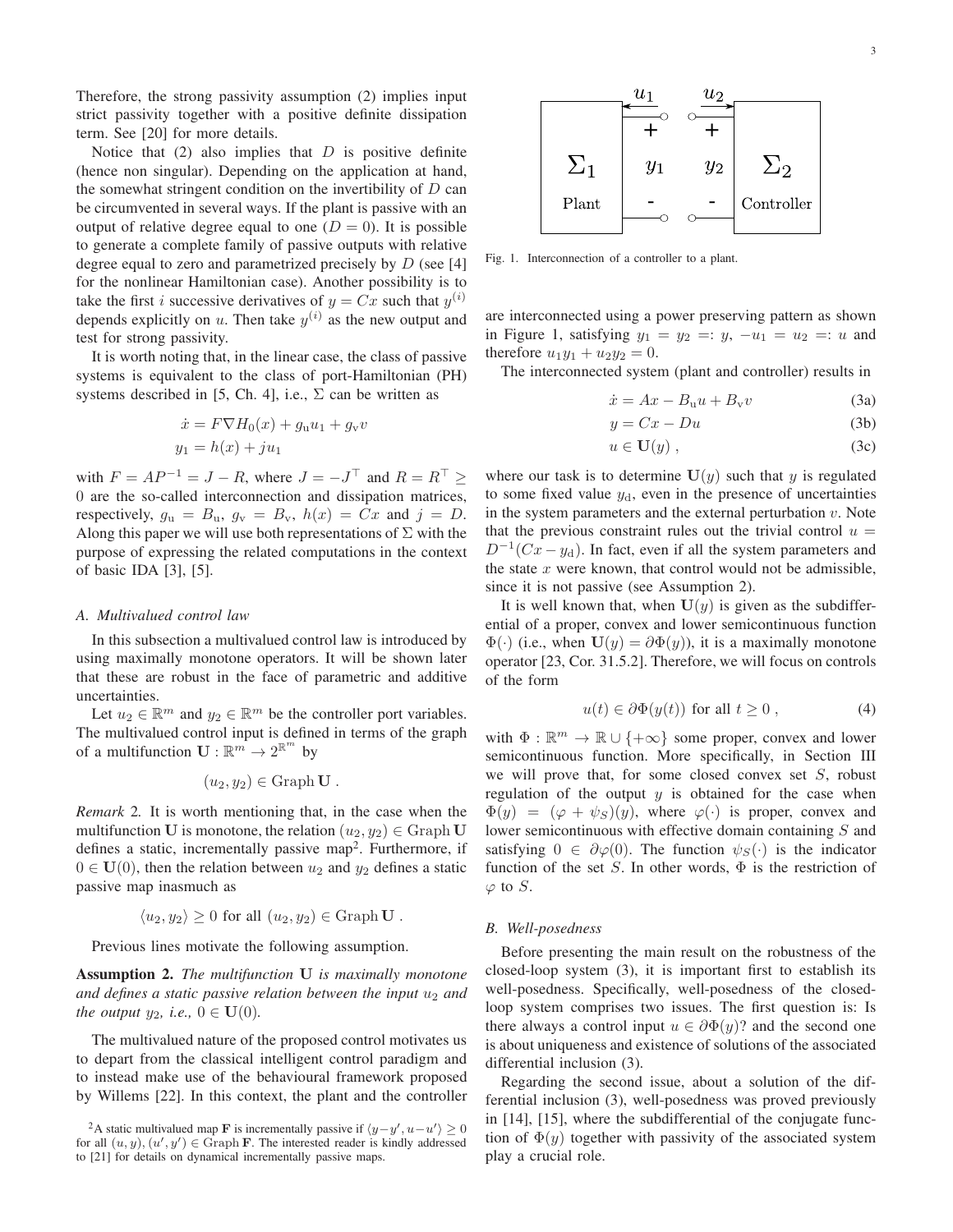The first issue deserves more explanation. At first we need  $y(t) \in S$  for all time t, this comes from the definition of the subdifferential, i.e.,  $u(t) \in \partial \Phi(y(t))$  is equivalent to

$$
\Phi(\sigma) - \Phi(y) \ge \langle u, \sigma - y \rangle \text{ for all } \sigma \in \mathbb{R}^m
$$

where we have omitted the time argument. In the case of  $\Phi(y) = (\varphi + \psi_S)(y)$  we have

$$
\varphi(\sigma) - \varphi(y) + \psi_S(\sigma) - \psi_S(y) \ge \langle u, \sigma - y \rangle \text{ for all } \sigma \in \mathbb{R}^m
$$
\n
$$
(5)
$$

and it is clear that if  $y \notin S$ , then we will have  $\partial \Phi(y) =$  $\emptyset$ . Thus, we must guarantee that, no matter what the initial conditions are, it is possible to find an output  $y \in S$  such that  $u \in \partial \Phi(y)$  is well defined.

In the case where  $\varphi \equiv 0$  and D is symmetric, wellposedness is easy to show. Since  $u \in \partial \psi_S(y) = N_S(y)$ , from the definition of a normal cone we have

$$
0 \ge \langle u, \sigma - y \rangle \text{ for all } \sigma \in S ,
$$

which in view of (3b) translates into

$$
0 \ge \langle D^{-1}(Cx - y), \sigma - y \rangle = \langle Cx - y, \sigma - y \rangle_{D^{-1}}
$$

for all  $\sigma \in S$ , with the inner product weighted by  $D^{-1}$ (recall that  $D^{-1}$  is well defined in view of Assumption 1). From  $[24, p. 117]$  we have that the above inequality is the characterization of the projection of  $Cx$  onto the set S with the induced norm  $\|\cdot\|_{D^{-1}}$ , i.e.,

$$
y = \text{Proj}_{S}^{D^{-1}}(Cx) = \underset{\sigma \in S}{\text{arg min}} \|Cx - \sigma\|_{D^{-1}}, \qquad (6)
$$

and the control input  $u$  transforms into

$$
u = D^{-1} (Cx - Proj_S^{D^{-1}}(Cx)) \in N_S(y)
$$
. (7)

Therefore, when  $D$  is symmetric we can find an expression for the output y in terms of the projection operator  $\text{Proj}_{S}^{D^{-1}}(\cdot)$ (note that this implies  $y \in S$  independently of the state x). Moreover, due to the Lipschitzian property of the projection operator [24, p. 118], substitution of  $u$  in (3) leads to a well-posed ordinary differential equation (not a differential inclusion!) with a Lipschitzian right-hand side (see [25] for a detailed development in the scalar case).

For the general case where  $\varphi$  is not the zero function, and removing the assumption about the symmetry of  $D$ , from (5) we have that the problem consists of finding  $y \in S$  such that

$$
0 \le \langle D^{-1}y - D^{-1}Cx, \sigma - y \rangle + \Phi(\sigma) - \Phi(y) \text{ for all } \sigma \in S,
$$
\n(8)

where we made use of  $(3b)$ . The inequality  $(8)$  is an hemivariational inequality<sup>3</sup> for which existence and uniqueness of solutions can be deduced from the invertibility of  $D$ , as the following lemma shows.

**Lemma 1.** [27, Lemma 5.2.1] Suppose that  $F(y)$  is continuous and strongly monotone, i.e.

$$
\langle F(y) - F(y'), y - y' \rangle \ge \alpha ||y - y'||^2
$$

 $3$ The interested reader is referred to [26], [27], [28], and references therein for more information and properties about variational and hemivariational inequalities.

for all  $y, y' \in \mathbb{R}^m$  and some  $\alpha > 0$  and let  $\Phi : \mathbb{R}^m \to$  $\mathbb{R} \cup \{+\infty\}$  be a proper, convex and lower semicontinuous function with effective domain  $S \subset \mathbb{R}^m$ . Then, for each  $g \in \mathbb{R}^n$ there exists a unique solution  $y^* \in S$ 

$$
\langle F(y) - g, \sigma - y \rangle + \Phi(\sigma) - \Phi(y) \ge 0 \text{ for all } \sigma \in S.
$$

Applying the previous Lemma to our problem (8), we have that existence and uniqueness of solutions is immediate. Since D is positive definite, it is straightforward to see that  $D^{-1}$  is positive definite too. Furthermore, the linear map  $y \mapsto D^{-1}y$ is strongly monotone. Indeed,

$$
\langle D^{-1}(y_1 - y_2), y_1 - y_2 \rangle = (y_1 - y_2)^{\top} D_S^{-1}(y_1 - y_2)
$$
  
 
$$
\geq \lambda_{\min} (D_S^{-1}) ||y_1 - y_2||^2,
$$

where  $D_S^{-1} = (D^{-1} + D^{-\top})/2$  is the symmetric part of  $D^{-1}$ . Consequently, the hemivariational inequality (8) has a unique solution for each state x. In other words: For all  $x \in \mathbb{R}^n$ , there always exists a unique  $y \in S$  such that the control  $u \in \partial \Phi(y)$ is well defined.

Remark 3. The computation of the control input which forces  $y \in S$  obviously depends on the solution of the hemivariational inequality (8) and therefore it depends implicitly on the actual state of the plant x. This dependency on the state induces a partition in the phase space and leads to a hybrid system.

*Remark* 4. For the case when  $\varphi \equiv 0$  and *D* is symmetric, we might be tempted to use  $(7)$  as a control input (because it is passive) but, unfortunately, it is not implementable in our setting because it depends explicitly on the system parameters and state. The role of (7) is analogous to the role of the equivalent control in sliding modes [12], in the sense that it is not implementable but it helps to determine the dynamics associated to the closed-loop system. See [25] for an example on the use of the control  $(7)$  in the scalar case and some implementation issues.

Following the steps in [25], the control that results from the solution of the hemivariational inequality (8) will act as an equivalent control, in the sense of Remark 4 and is not implementable under the assumption that the state and the plant parameters are unknown. The implemented control is described in Section IV.

# III. FINITE-TIME PERFECT OUTPUT REGULATION

The main result of this paper is presented in this section. Namely, from an energy-shaping point of view, we show that the multivalued control (4) can be expressed as a basic IDA controller plus a robustifying term denoted by  $\eta$ , affecting directly the dissipation of the closed-loop system and yielding to the output regulation despite the presence of external and parametric disturbances.

Through the rest of this paper we will consider the interconnected system (3) with multivalued control (4) and  $\Phi(\cdot) = (\varphi + \psi_S)(\cdot)$  with S some convex set. The perturbation input  $v(t)$ , decomposed as a constant term  $v^{+}$  and a bounded unknown signal  $\nu(t)$ , affects the dissipation equation in the following way.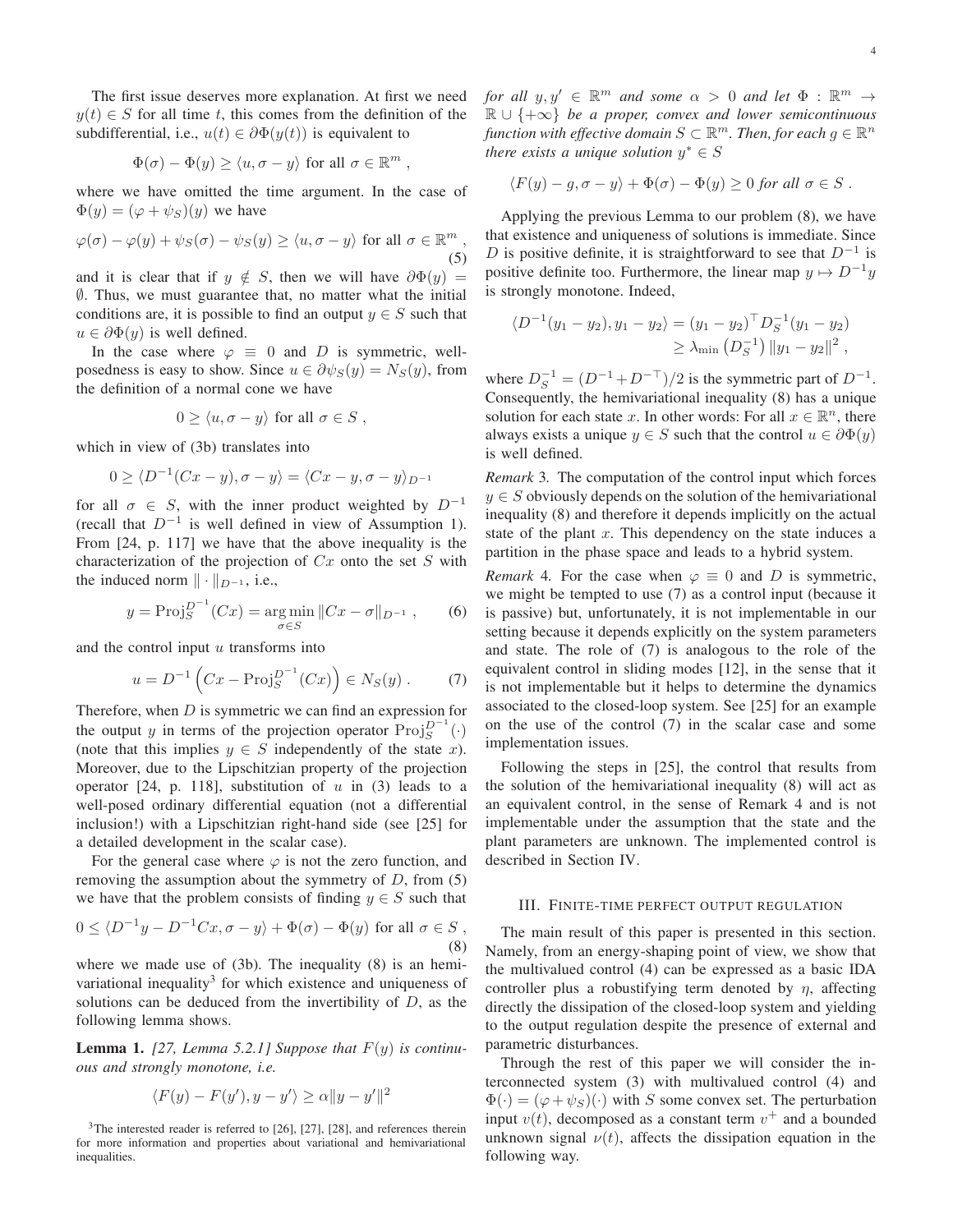Let  $\bar{x}$  be the equilibrium point of (3a) associated to a constant perturbation ( $\nu(t) \equiv 0$ ) and input  $u = 0$ , i.e.,

$$
0 = A\bar{x} + B_{\mathbf{v}}v^{+} \,, \tag{9}
$$

and let  $H_0$  be the storage function of system (3a)–(3b) (i.e.,  $H_0(x) = \frac{1}{2}x^\top P x$  with P satisfying (2)). We obtain

$$
0 = F \nabla H_0(\bar{x}) + B_v v^+
$$
  
=  $F \nabla H_0(\bar{x}) \pm F \nabla H_0(x) + B_v v^+$   
=  $-F (\nabla H_1(x) - \nabla H_0(x)) + B_v v^+$ 

with  $H_1(x) = \frac{1}{2}(x - \bar{x})^{\top} P(x - \bar{x})$ . Now, defining  $H_a(x) =$  $H_1(x) - H_0(x)$  we have the basic IDA controller equation [4] for  $v^+$  as

$$
F\nabla H_a(x) = B_{\rm v}v^+
$$

Thus, we have that the term  $v^+$  acts as an energy-shaping control changing the storage function of the uncontrolled system  $H_0$  to  $H_1$  and therefore changing the equilibrium of the system. The closed-loop system results in

$$
\dot{x} = F \nabla H_1(x) - B_u u + B_v \nu \tag{10a}
$$

$$
y = Cx - Du \tag{10b}
$$

$$
u \in \partial \Phi(y) \tag{10c}
$$

For the case  $\nu = 0$ , a control input can be designed in order to obtain the asymptotic regulation of the output  $y$  to  $y_d$  using an energy-shaping interpretation as follows.

**Lemma 2.** For system (10a)–(10b), assume that  $x_*$  is an admissible equilibrium associated to the constant control  $\bar{u} = D^{-1}(Cx_* - y_d)$ , *i.e.*,  $x_*$  satisfies

$$
0 = Ax_* - B_u D^{-1} (Cx_* - y_d) + B_v v^+ \,. \tag{11}
$$

Then,  $\bar{u}$  achieves regulation of the output to  $y_d$  when  $\nu = 0$ . Furthermore,  $\bar{u}$  is a basic IDA controller and satisfies

$$
F \nabla H_b(x) = -B_{\rm u} \bar{u}
$$

with  $H_b(x) = H_2(x) - H_1(x)$  and

and

 $\overline{\mathfrak{c}}$ 

$$
H_2(x) = \frac{1}{2}(x - x_*)^{\top} P(x - x_*)
$$

*Proof.* Let  $x_*$  be an equilibrium of system (10) satisfying (11). Then, from  $(9)$  we have that

$$
0 = A(x_* - \bar{x}) - B_u D^{-1} (Cx_* - y_d)
$$

or, in terms of the storage functions  $H_1$  and  $H_2$ ,

$$
0 = -F(\nabla H_2(x) - \nabla H_1(x)) - B_u D^{-1} (Cx_* - y_d).
$$

Therefore, we obtain a change in the storage function from  $H_1(x)$  with minimum at  $\bar{x}$  to  $H_2(x)$  with minimum at  $x_*,$ which implies convergence of the state x to  $x_*$ . Also, for  $u =$  $\bar{u}$  in (10b) we have

$$
y = Cx - DD^{-1}(Cx_* - y_d) = C(x - x_*) + y_d
$$
  

$$
y \rightarrow y_d \text{ as } x \rightarrow x_*
$$

The control  $\bar{u}$  described in Lemma 2 shapes the energy by changing the storage function. For the new storage function  $H_2$  we have that the control input  $u = \bar{u} + \eta$ , where  $\eta:[0,+\infty) \to \mathbb{R}^m$  and is specified below, establishes a new dissipation equation as

$$
\dot{H}_2(x) = \nabla H_2(x)^\top \dot{x} \n= \nabla H_2(x)^\top F \nabla H_2(x) - \nabla H_2(x)^\top B_u \eta \n+ \nabla H_2(x)^\top B_v \nu \n= \frac{1}{2} (x - x_*)^\top (A^\top P + PA)(x - x_*) \n- (x - x_*)^\top P B_u \eta - (y - Cx + D(\bar{u} + \eta))^\top \eta \n+ (x - x_*)^\top P B_v \nu \n= \frac{1}{2} [(x - x_*)^\top - \eta^\top] \mathcal{R} \begin{bmatrix} x - x_* \\ -\eta \end{bmatrix} \n- (y - y_d)^\top \eta + (x - x_*)^\top P B_v \nu .
$$
\n(12)

In the case  $\nu = 0$  we obtain the energy-balancing equation changing the output to  $-(y - y_d)$ .

*Remark* 5. The control  $\bar{u}$  achieves the asymptotic regulation of the output y via a change in the storage function  $H_1(x)$ but, once again,  $\bar{u}$  is not implementable, as it requires perfect knowledge of the state and system parameters and would lead to a closed-loop system which is not robust.

In Section II-B it was established that, when  $\Phi(y) = \psi_S(y)$ and  $D$  is symmetric, we have

$$
y = \mathrm{Proj}_{S}^{D^{-1}}(Cx) .
$$

This equation evidently shows the robustness property of the multivalued control law  $u \in N_S(y)$ , since it is not necessary to maintain the state  $x$  at a precise point. Instead, it is sufficient to maintain  $x$  in the set of points for which its projection over S is equal to  $y_d$ . This property obviously depends on the shape of the set  $S$  and, in order to achieve robust regulation, it is necessary to have  $y_d \in \partial S$  and  $\text{int } N_S(y_d) \neq \emptyset$  (see Figures 2, 3 below).

**Assumption 3.** The set  $S \subset \mathbb{R}^m$  is closed and convex. Moreover,  $y_d \in S$  is such that  $\text{int } N_S(y_d) \neq \emptyset$ .

The previous argument can be extended to the more general case where  $u \in \partial \Phi(y)$  with  $\Phi(y) = (\varphi + \psi_S)(y)$  and  $\varphi$  and arbitrary proper, convex and lower semicontinuous function, i.e., we can achieve robust output regulation for a family of controls parametrized by  $\varphi$ .

**Theorem 1** (Main result). Consider system (10), suppose that Assumption 1 holds and consider the family of controls  $u \in \partial \Phi(y)$ , parametrized by  $\varphi$  as  $\Phi(y) = (\varphi + \psi_S)(y)$ , with  $\varphi$  proper, convex, lower semicontinuous and such that  $0 \in \partial \varphi(0)$ . S is some closed convex set specified along the proof. Then, the control (10c) yields the robust output regulation  $y = y_d$  in finite time whenever

> $\langle D^{-1}(y_{\rm d}-Cx_*) , y_{\rm d} \rangle < \mathcal{D}\varphi(y_{\rm d}, -y_{\rm d})$ ,  $(13)$

and

口

 $\|\nu\| < \mathcal{B}$ 

for some  $\beta > 0$ , also specified along the proof. Here,  $\mathcal{D}\varphi(y_0,d)$  is the directional derivative of the function  $\varphi$  at the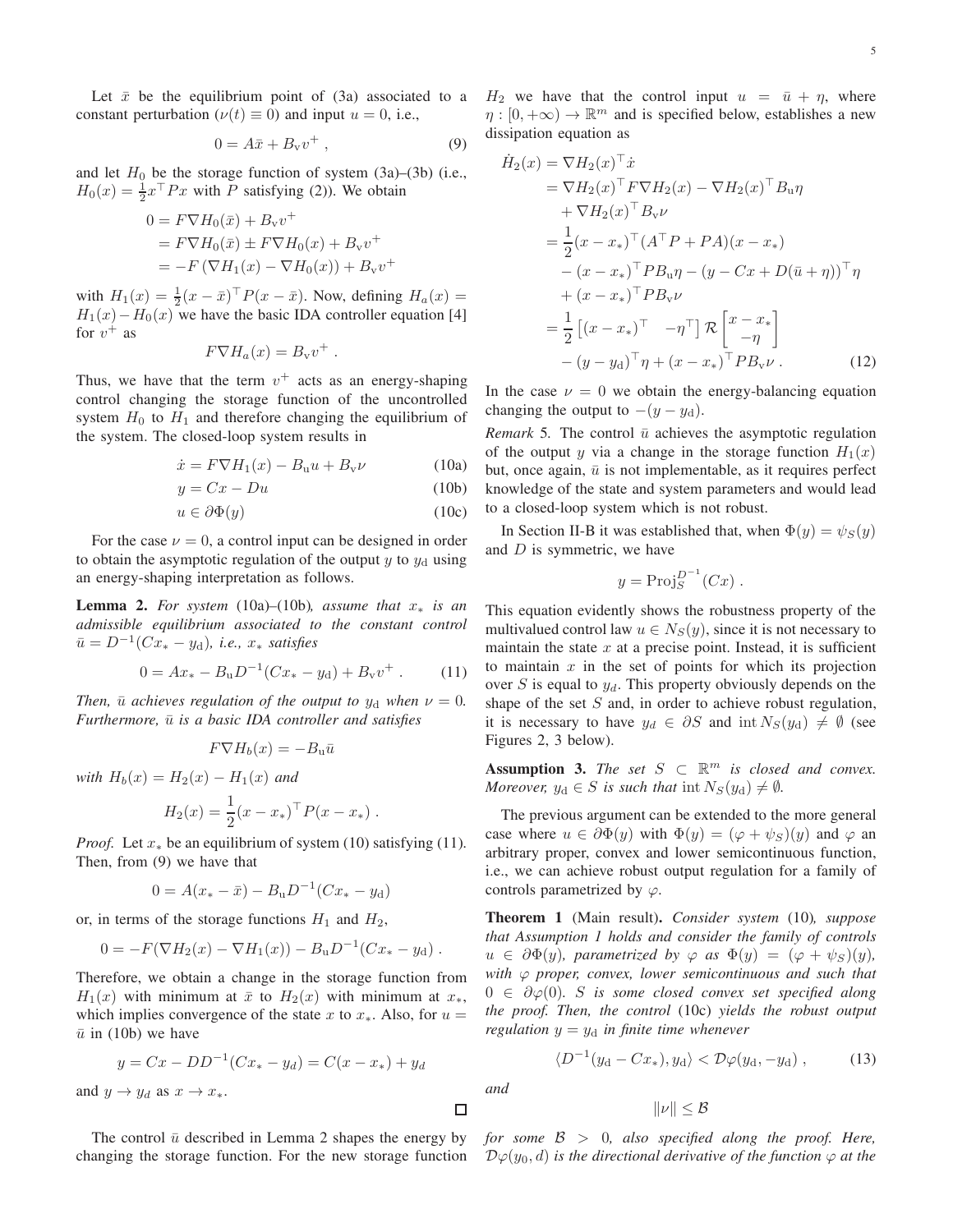point  $y_0$  in the direction d and  $x_*$  is the equilibrium associated to the basic IDA design (Lemma 2).

*Proof.* Applying the control input  $u \in \partial \Phi(y)$  automatically implies that  $y \in S$  (see Subsection II-B). Then, if we want the regulation of y to  $y_d$ , a necessary condition is  $y_d \in S$ . Consider the following convex set

$$
S = \text{conv}\{0, y_d\},\tag{14}
$$

where the operator conv $\{a, b\}$  refers to the convex hull of two points  $a \in \mathbb{R}^m$  and  $b \in \mathbb{R}^m$ , i.e.,

conv{
$$
a, b
$$
} = { $c \in \mathbb{R}^m : c = \lambda a + (1 - \lambda)b, \lambda \in [0, 1]$ },

and consider the half-space

$$
\Omega_{\rm d} = \{x \in \mathbb{R}^n : \langle D^{-1}(y_{\rm d} - Cx), y_{\rm d}\rangle \le \mathcal{D}\varphi(y_{\rm d}, -y_{\rm d})\}.
$$

Our first goal is to show that the value of the output  $y$  is equal to  $y_d$  if, and only if,  $x \in \Omega_d$ . The inclusion  $x \in \Omega_d$ implies

$$
\langle D^{-1}(y_{\rm d} - Cx), y_{\rm d}\rangle \leq \mathcal{D}\varphi(y_{\rm d}, -y_{\rm d})
$$
  
= 
$$
\lim_{\rho \downarrow 0} \frac{\varphi(y_{\rm d} - \rho y_{\rm d}) - \varphi(y_{\rm d})}{\rho}
$$
  

$$
\leq \frac{\varphi(y_{\rm d} - \rho y_{\rm d}) - \varphi(y_{\rm d})}{\rho} \text{ for all } \rho > 0 ,
$$

where in the last inequality we have used the fact that, for a where in the last mequanty  $\cdots$   $\frac{\varphi(v+td)-\varphi(v)}{t}$  is increasing [29, Prop. 17.2]. From the last inequality it is possible to obtain a new one in terms of the elements of S. First, we restrict the values of  $\rho$  to the interval  $(0, 1]$  and introduce the new variable  $\mu := 1 - \rho \geq 0$ . It follows that  $\mu \in [0, 1)$  and that

$$
\langle D^{-1}(y_{\rm d}-Cx), y_{\rm d}\rangle \le \frac{\varphi(\mu y_{\rm d})-\varphi(y_{\rm d})}{1-\mu}
$$
 for all  $\mu \in [0,1)$ .

Multiplying both sides by  $1 - \mu > 0$  yields

$$
\langle D^{-1}(y_{\rm d}-Cx), (1-\mu)y_{\rm d}\rangle \le
$$
  

$$
\varphi(\mu y_{\rm d}) - \varphi(y_{\rm d}) \text{ for all } \mu \in [0,1].
$$

Furthermore, each element of S can be represented as  $\sigma =$  $\mu y_d \in S$  for some  $\mu \in [0,1]$ , therefore

$$
\langle D^{-1}(y_{\rm d}-Cx), \sigma - y_{\rm d}\rangle + \varphi(\sigma) - \varphi(y_{\rm d}) \ge 0 \text{ for all } \sigma \in S
$$

That is,  $y_d$  is a solution of the hemivariational inequality (8) when  $x \in \Omega_d$  and, considering the uniqueness of solutions, the output y must be equal to  $y_d$ . Conversely, taking  $y = y_d$ from  $(8)$  we have that

$$
-\langle D^{-1}(y_{\rm d}-Cx), \sigma-y_{\rm d}\rangle \leq \varphi(\sigma)-\varphi(y_{\rm d})
$$

holds for all  $\sigma \in S$ . From (14) we have that  $\sigma = \mu y_d$  for some  $\mu \in [0, 1]$ , so the previous inequality is equivalent to

$$
\langle D^{-1}(y_{\rm d}-Cx), y_{\rm d}\rangle \le \frac{\varphi(\mu y_{\rm d})-\varphi(y_{\rm d})}{1-\mu}
$$

for all  $\mu \in [0, 1)$ . Hence, making the change of variables  $\rho =$  $1 - \mu$  and considering the increasing property of the map  $t \mapsto$  $\frac{\varphi(v+td)-\varphi(v)}{t}$ , the desired result is obtained.

It remains to show that (even in the presence of the external perturbation  $\nu$ ), the system state x enters the interior of the set  $\Omega_d$  in finite time and remains therein for all future time. In terms of the equilibrium  $x_*$ , we have from (13) that  $x_* \in \Omega_d$ . We will prove that, for some  $\delta > 0$  small enough, there exists an ellipsoid  $\mathcal{E} = \{x \in \mathbb{R}^n : (x - x_*)^\top P(x - x_*) \le \delta\} \subset \text{int } \Omega_d$ around  $x_*$  that is attractive and invariant.

Considering the dissipation equation (12), it is clear that  $\eta =$  $u - \bar{u}$  is well defined, where  $\bar{u}$  is the basic IDA control from Lemma 2, and  $u \in \partial \Phi(y)$ . Then, equation (12) transforms into

$$
\dot{H}_2(x) = \frac{1}{2} \left[ (x - x_*)^\top - (u - \bar{u})^\top \right] \mathcal{R} \begin{bmatrix} x - x_* \\ -(u - \bar{u}) \end{bmatrix}
$$

$$
- (y - y_\text{d})^\top (u - \bar{u}) + (x - x_*)^\top P B_\text{v} \nu ,
$$

where the term  $-(y - y_d)^\top (u - \bar{u})$  is negative for all  $y \neq y_d$ (i.e., for all  $x \notin \Omega_d$ ). Indeed, we have from (13) and Lemma 2 that

$$
-\langle \bar{u}, y_{\rm d}\rangle < \mathcal{D}\varphi(y_{\rm d}, -y_{\rm d})\ ,
$$

and from the definition of a subdifferential we have

$$
u \in \partial \Phi(y) \Leftrightarrow \varphi(\sigma) - \varphi(y) \ge \langle u, \sigma - y \rangle
$$
 for all  $\sigma \in S$ .

Specifically, for  $\sigma = y_d$  we obtain  $-\langle u, y - y_d \rangle \le \varphi(y_d)$  –  $\varphi(y)$ . Moreover, for all  $y \in S \setminus \{y_d\}$  we can write  $y = \mu y_d$ with  $\mu \in [0,1)$ . Thus,

$$
-(y - yd)+ (u - \bar{u}) \leq \varphi(yd) - \varphi(\mu yd) - (1 - \mu)yd+ \bar{u}
$$
  

$$
< \varphi(yd) - \varphi(\mu yd)
$$
  

$$
+ (1 - \mu) \inf_{\rho > 0} \frac{\varphi(yd - \rho yd) - \varphi(yd)}{\rho}
$$
  

$$
\leq \varphi(yd) - \varphi(\mu yd)
$$
  

$$
+ (1 - \mu) \frac{\varphi(yd - \rho yd) - \varphi(yd)}{\rho}
$$

for all  $\rho > 0$ . Setting  $\rho = 1 - \mu > 0$  we obtain  $-(y - y_d)^\top (u \bar{u}$  < 0 for all  $y \neq y_d$ .

From (10b) we have that u must satisfy  $u = D^{-1} (Cx - y)$ . Substituting  $u$  and  $\bar{u}$  in (12) and applying the Lambda inequality to the term  $(x-x_*)^\top P B_v \nu$  (see, e.g., Section 12.1 in [30]), we have

$$
\dot{H}_2 \le -\frac{1}{2} w^\top R w - (y - y_d)^\top (u - \bar{u}) +
$$
  

$$
(x - x_*)^\top \Lambda (x - x_*) + \nu^\top B_v P \Lambda^{-1} P B_v \nu ,
$$

where  $\Lambda = \Lambda^{\top} > 0$  and

$$
w^{\top} = \begin{bmatrix} (x - x_*)^{\top} & (y - y_0)^{\top} D^{-\top} \end{bmatrix}
$$

$$
R = -\begin{bmatrix} I & -C^{\top} D^{-\top} \\ 0 & I \end{bmatrix} \mathcal{R} \begin{bmatrix} I & 0 \\ -D^{-1}C & I \end{bmatrix}.
$$

It follows that  $R > 0$ . Now, setting  $\Lambda$  such that

$$
R_{\Lambda} = R - \begin{bmatrix} \Lambda & 0 \\ 0 & 0 \end{bmatrix} > 0 ,
$$

we have

$$
\dot{H}_2(x) \le -\frac{1}{2} w^\top R_\Lambda w - (y - y_\mathrm{d})^\top (u - \bar{u}) + \nu^\top B_\mathrm{v} P \Lambda^{-1} P B_\mathrm{v} \nu
$$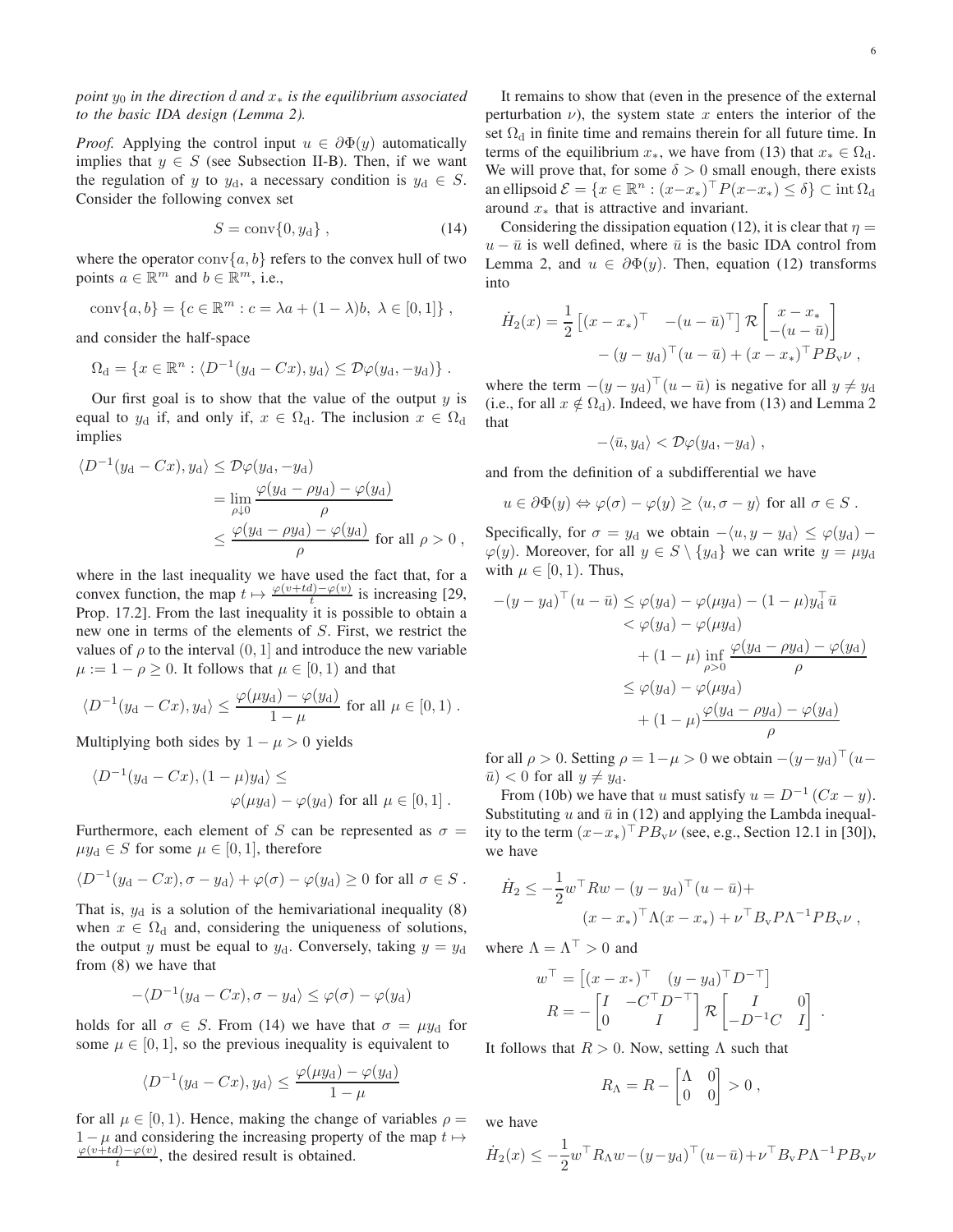and therefore

$$
\dot{H}_2(x) \le -\frac{1}{2}\lambda_{\min}(R_{\Lambda})\|w\|^2 + \lambda_{\max}(B_{\rm v}P\Lambda^{-1}PB_{\rm v})\|\nu\|^2
$$
  

$$
\le -\frac{1}{2}\lambda_{\min}(R_{\Lambda})\|x - x_{*}\|^2
$$
  

$$
+ \lambda_{\max}(B_{\rm v}P\Lambda^{-1}PB_{\rm v})\|\nu\|^2.
$$

Recall that we are establishing the stability of the ellipsoid  $\mathcal{E}$ , defined above. We have that, for all  $x \notin \mathcal{E}$ ,

$$
||x - x_*||^2 > \frac{\delta}{\lambda_{\max}(P)},
$$

and therefore, if  $\nu$  satisfies

$$
\|\nu\|^2 \leq \frac{\delta \lambda_{\min}(R_{\Lambda})}{2\lambda_{\max}(P)\lambda_{\max}(B_{\rm v}^\top P\Lambda^{-1}PB_{\rm v})} = \mathcal{B}^2,
$$

we conclude that  $H_2 < 0$  for all  $x \notin \mathcal{E}$ . That is, the set  $\mathcal E$  is attractive and invariant [31].

Finally, finite-time convergence of the output is obtained automatically from the proof. Namely,  $\mathcal{E} \subset \text{int} \Omega_d$  together with attractivity and invariance of  $\mathcal E$  implies that there exists a time  $t^* < \infty$  such that the state will cross the boundary of  $\Omega_d$  and will remain inside of  $\Omega_d$  for all  $t > t^*$ . □

Figures 2 and 3 show an example of how the term  $Cx$ converges to the interior of the set  $\{y_d\} + N_S(y_d)$  in the output space when  $S = \text{conv}{0, y_d}$  and  $S = \text{conv}{[0, 0], [0, y_{d1}]}\times$ conv $\{[0,0], [0, y_{d_2}]\}$ , respectively, and when  $\varphi = 0$ ,  $D = I_n$ and  $m = 2$ . Note that,  $Cx - y_d \in N_S(y_d)$  is equivalent to  $y_d = \text{Proj}_S(Cx)$  and from (6) we obtain  $y = y_d$ .



Fig. 2. Trajectory of Cx converging to interior of  $\{y_d\} + N_S(y_d)$  with the multivalued control  $u \in N_S(y)$  and  $S = \text{conv}\{0, y_d\}$ . This implies that y converges to  $y_d$ .

*Remark* 6. From Figure 2 it is possible to see that, if  $x_*$  satisfies the condition (13) for  $y_d \in S$ , then we can achieve robust output regulation for any other desired value  $\bar{y}_{d}$  in the relative interior of S by redefining the set S to  $\overline{S} = \text{conv}\{0, \overline{y}_d\}.$ Moreover, in a more general setting, condition (13) allows us to attack the problem of robust tracking in the following way. Let  $y_d(t)$  be the desired reference signal. If, for all values of the function  $y_d : \mathbb{R} \to \mathbb{R}^m$ , condition (13) is satisfied together with the bound in  $\nu(t)$ , then robust output tracking is possible as shown in Example 1 below.

*Remark 7.* A similar result can be obtained (with possibly different bounds in the external perturbation and different condition in  $x_*$ ), if we change the form of the set S. For example, for  $\Phi(y) = \psi_S(y)$  a possible set S could be as the one given in Figure 3, where the point  $y_d$  is still at the boundary of S and the interior of the normal cone to S at  $y_d$ is not empty. The details are left to the reader.



Fig. 3. Trajectory  $Cx$  converging to interior of  $\{y_d\} + N_S(y_d)$  with the multivalued control  $u \in N_S(y)$  and  $S = \text{conv}\{[0,0], [0,y_{d1}]\}\times$ conv $\{[0,0],[0,y_{d_2}]\}.$ 

*Remark* 8. When  $\varphi \equiv 0$  and D is symmetric, the control law (7) yields robust output regulation without apparent knowledge of a disturbance model. That is, the necessary conditions stated by the internal model principle (IMP) [32] do not seem to hold. A possible explanation is that, although the control law is continuous, the vector field associated to the closed-loop system is *nonsmooth*. This transgresses a fundamental hypothesis in the IMP literature. The IMP in the nonsmooth setting is an under-explored topic that deserves further research.

It is worth noting that, although the controller alone is set-valued (cf. (4)), the interconnected system (3) admits a unique control input  $u \in \partial \Phi(y)$ . This is easily seen when  $\varphi = 0$  and D is symmetric and positive definite. In such case, the controller is given by the inclusion  $u \in N_C(y)$ , but the interconnection only admits the single-valued expression (7).

A similar result is obtained in the general case where D is not necessarily symmetric and  $\varphi$  is an arbitrary proper, convex, lower semicontinuous function. More precisely, it can be shown that the solution of the hemivariational inequality (8) (i.e.,  $y^*$ ), determines a unique control  $u = D^{-1}(Cx - y^*)$ - which under our uncertainty assumptions is not directly implementable as it stands (see Remarks 3 and 4).

Before finishing this section, we state the following proposition showing the continuity of the resulting controller.

**Proposition 1.** The control input  $\eta$  resulting from the closedloop system (3) and (4) is Lipschitz continuous with respect to the system state  $x$ .

*Proof.* Since  $\eta = u - \bar{u}$  with  $\bar{u}$  as in Lemma 2 and  $u \in \partial \Phi(y)$ , it is clear that  $\eta$  and  $u$  will have the same continuity properties. Since  $u \in \partial \Phi(y)$  must satisfy (3b), the hemivariational inequality (8) must be satisfied as well. Therefore, for any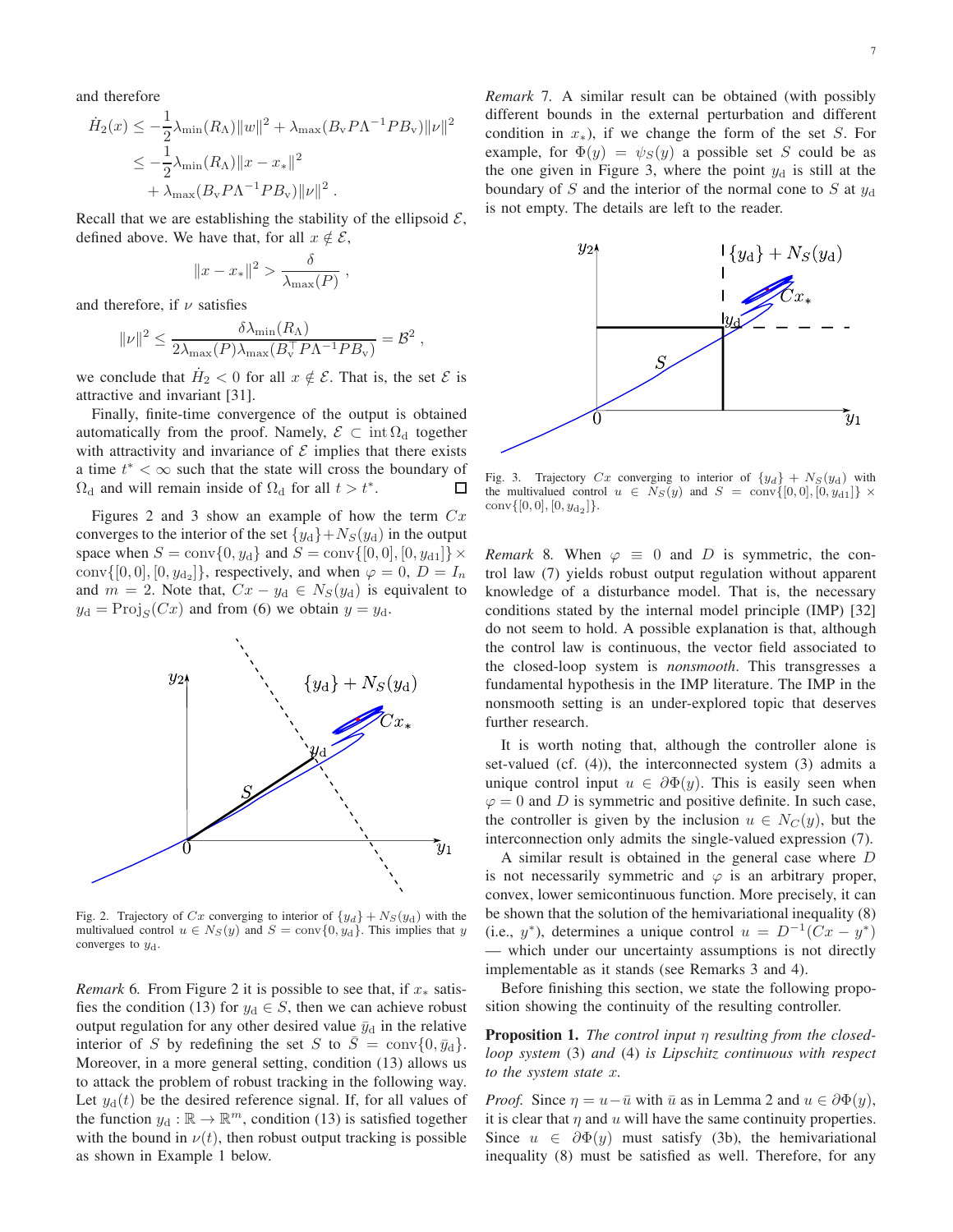$$
y_1 \in S \text{ and } y_2 \in S,
$$
  
\n
$$
\langle D^{-1}(Cx_1 - y_1), \sigma_1 - y_1 \rangle \le \varphi(\sigma_1) - \varphi(y_1)
$$
  
\n
$$
\langle D^{-1}(Cx_2 - y_2), \sigma_2 - y_2 \rangle \le \varphi(\sigma_2) - \varphi(y_2)
$$

are satisfied for all  $\sigma_1 \in S$  and  $\sigma_2 \in S$ . Taking  $\sigma_1 = y_2$  and  $\sigma_2 = y_1$  and adding both inequalities yields to

$$
\langle D^{-1}(y_1 - y_2), y_1 - y_2 \rangle \le \langle D^{-1}C(x_1 - x_2), y_1 - y_2 \rangle
$$

for all  $y_i \in S$  and  $x_i \in \mathbb{R}^n$ ,  $i \in \{1, 2\}$ . From the positiveness assumption about  $D$ , we have

$$
||y_1 - y_2|| \le L||x_1 - x_2||
$$

with  $L = ||D^{-1}C|| / \lambda_{\min}(D_S^{-1})$ . Finally, the control u satisfies

$$
||u_1 - u_2|| = ||D^{-1}(Cx_1 - y_1) - D^{-1}(Cx_2 - y_2)||
$$
  
\n
$$
\le ||D^{-1}C|| ||x_1 - x_2|| + ||D^{-1}|| ||y_1 - y_2||
$$
  
\n
$$
\le \tilde{L} ||x_1 - x_2||
$$
  
\nwith  $\tilde{L} = \left(1 + \frac{||D^{-1}||}{\lambda_{\min}(D_S^{-1})}\right) ||D^{-1}C||.$ 

## IV. IMPLEMENTATION ISSUES AND EXAMPLES

# A. Regularization

Up to this point we have shown that, whenever  $u \in \partial \Phi(y)$ , the membership of  $y$  to the set  $S$  and the robust output regulation are assured. Our next step is to develop a way to recover an explicit expression for the values of the control input  $u$  in terms of the measured output  $y$  alone.

Note that exact values of  $u$  can be computed by solving the hemivariational inequality  $(8)$  at each time instant  $t$  and making use of (10b), but this approach requires knowledge of the system parameters and state  $x$ . It is worth noting that searching for continuous selections does not yield the desired features either. For example, in the case of  $\varphi = 0$ , a continuous selection of the multifunction  $\partial \Phi(\cdot) = N_S(\cdot)$  is  $u = 0$ , (in fact  $u = 0$  is the unique continuous selection). However, with that control the storage function of (10) is given by  $H_1$ with minimum at  $\bar{x}$  and, consequently, neither robust output regulation nor  $y \in S$  are in general obtained. Similar results can be obtained when  $\varphi \in C^1$ , since  $u = \nabla \varphi(\cdot)$  is always a continuous selection of  $\partial \Phi(\cdot)$ .

Instead of looking for continuous selections of  $\partial \Phi(\cdot)$ , we will focus on a regularization of Graph  $\partial \Phi$  in the sense used in [25]. More precisely,

$$
\tilde{u} - \nabla \varphi(y) \in N_S(y - \varepsilon \left[ \tilde{u} - \nabla \varphi(y) \right]) \tag{15}
$$

is a regularization of the inclusion  $u \in \partial \Phi(y)$ . Note that, for  $\varepsilon = 0$ , we recover  $\tilde{u} \in \partial \Phi(y)$  (this is because  $\partial \Phi(y) =$  $\nabla \varphi(y) + N_S(y)$ . Moreover, with the previous definition we allow initial outputs  $y$  not necessarily in  $S$ . Instead we now require  $y \in {\varepsilon} \overline{\tilde{u}} - \nabla \varphi(y) {\varepsilon} + S.$ 

The well-posedness of inclusion (15) together with a singlevalued expression for  $\tilde{u}$  are established below in Theorem 2. The following lemma will be useful when proving it.

**Lemma 3.** The map 
$$
f : \mathbb{R}^m \to \mathbb{R}^m
$$
 given b.  

$$
f(z) := (I + \varepsilon D^{-1})^{-1} z,
$$

where  $D^{-1} > 0$  is a contraction for all  $\varepsilon > 0$ .

Proof. After defining

$$
\zeta = f(z) \; ,
$$

we have  $(I + \varepsilon D^{-1})\zeta = z$ . Direct computation gives

$$
||z_1 - z_2||^2 = ||(I + \varepsilon D^{-1})(\zeta_1 - \zeta_2)||^2
$$
  
=  $||\zeta_1 - \zeta_2||^2 + \varepsilon(\zeta_1 - \zeta_2)^{\top} D_S^{-1}(\zeta_1 - \zeta_2)$   
+  $\varepsilon^2(\zeta_1 - \zeta_2)^{\top} D^{-\top} D^{-1}(\zeta_1 - \zeta_2)$   
 $\ge ||\zeta_1 - \zeta_2||^2 + \varepsilon \lambda_{\min}(D_S^{-1})||\zeta_1 - \zeta_2||^2$   
+  $\varepsilon^2 \lambda_{\min}(D^{-\top} D^{-1})||\zeta_1 - \zeta_2||^2$ .

Therefore,

$$
||f(z_1) - f(z_2)|| \leq \frac{1}{\beta} ||z_1 - z_2||
$$

with

$$
\beta = \sqrt{1 + \varepsilon \lambda_{\min} \left( D^{-1} + D^{-\top} \right) + \varepsilon^2 \lambda_{\min} \left( D^{-\top} D^{-1} \right)}.
$$

**Theorem 2.** Let  $\varphi$  be a strictly convex, lower semicontinuous  $\mathcal{C}^1$  function that satisfies

- $\varphi(y) \geq \varphi(0)$  for all  $y \in S$ .
- $\nabla \varphi : \mathbb{R}^m \to \mathbb{R}^m$  is Lipschitz continuous with constant L such that

$$
L < \lambda_{\min}\left(\frac{D_S^{-1}}{2}\right) \; .
$$

Then, for  $\varepsilon > 0$  sufficiently small, the regularized control  $\tilde{u}$ can be expressed as

$$
\tilde{u} = \frac{y - \text{Proj}_S(y)}{\varepsilon} + \nabla \varphi(y). \tag{16}
$$

Furthermore, the map  $y \mapsto \tilde{u}$  is passive.

*Proof.* From (15) we have that, for all  $\sigma \in S$ ,

$$
0 \geq \langle \tilde{u} - \nabla \varphi(y), \sigma - y + \varepsilon [\tilde{u} - \nabla \varphi(y)] \rangle. \tag{17}
$$

Multiplying by  $\varepsilon > 0$  and adding and subtracting y on the left-hand side of the inner product we obtain

$$
0 \ge \langle y - y + \varepsilon \left[ \tilde{u} - \nabla \varphi(y) \right], \sigma - y + \varepsilon \left[ \tilde{u} - \nabla \varphi(y) \right] \rangle
$$

Therefore.

$$
y - \varepsilon \left[ \tilde{u} - \nabla \varphi(y) \right] = \text{Proj}_S(y)
$$

from which we obtain (16). Now we show that the interconnection of the plant  $(10a)$ – $(10b)$  with the regularized control  $(16)$ is well-posed. It is easy to see that well-posedness of the closed-loop system is equivalent to proving that, for any state  $x \in \mathbb{R}^n$ , the equations

$$
\tilde{u} = \frac{y - \text{Proj}_S(y)}{\varepsilon} + \nabla \varphi(y)
$$

$$
\tilde{u} = D^{-1} (Cx - y)
$$

have a unique solution. Proceeding with the substitution of the second equation and after some manipulations we have

$$
y = (I + \varepsilon D^{-1})^{-1} [\text{Proj}_S(y) - \varepsilon \nabla \varphi(y) + \varepsilon D^{-1} C x] = (f \circ g)(y) ,
$$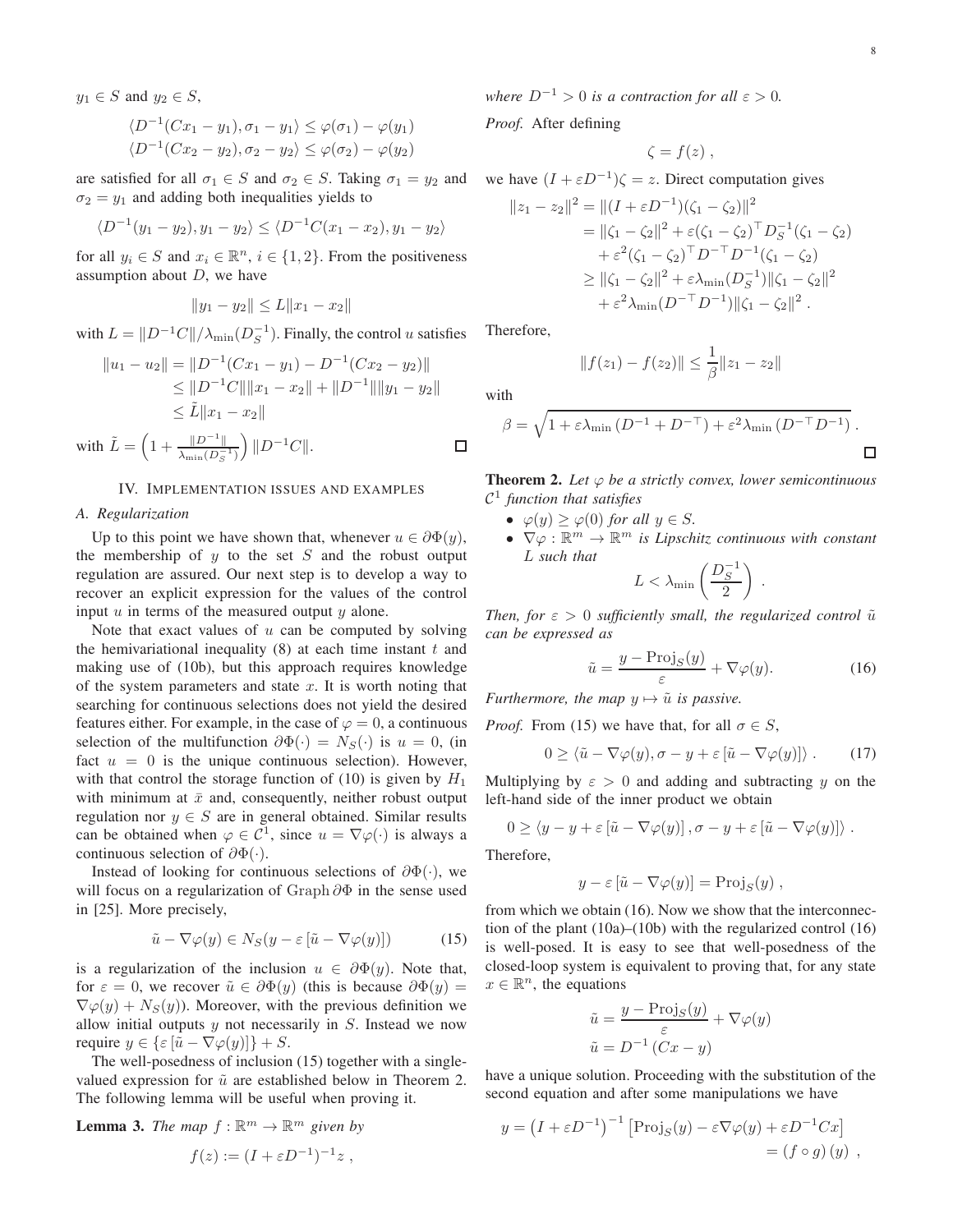with f as in Lemma 3 and  $q : \mathbb{R}^m \to \mathbb{R}^m$  given by

$$
g(z) = \text{Proj}_S(z) - \varepsilon \nabla \varphi(z) + \varepsilon D^{-1}Cx.
$$

We argue that the composition mapping  $f \circ g$  is a contraction for  $\varepsilon$  sufficiently small. Indeed, making use of Lemma 3 we have that

$$
\left\| \left( f \circ g \right) (y_1) - \left( f \circ g \right) (y_2) \right\| \le \frac{1}{\beta(\varepsilon)} \| g(y_1) - g(y_2) \|
$$
  

$$
\le \frac{1 + \varepsilon L}{\beta(\varepsilon)} \| y_1 - y_2 \|
$$

where  $\beta(\varepsilon)$  is defined in the proof of Lemma 3. Note that the term  $(1 + \varepsilon L)/\beta(\varepsilon)$  is equal to 1 for  $\varepsilon = 0$  and

$$
\frac{d}{d\varepsilon} \left( \frac{1+\varepsilon L}{\beta(\varepsilon)} \right) \bigg|_{\varepsilon=0} = L - \lambda_{\min} \left( \frac{D_S^{-1}}{2} \right) < 0 ,
$$

i.e., the term  $(1 + \varepsilon L)/\beta(\varepsilon)$  is strictly decreasing in a neighbourhood of  $\varepsilon = 0$  and thus it is less than 1 for  $\varepsilon$  sufficiently small. Therefore,  $f \circ g$  is a contraction and the interconnection is well-posed.

It only rests to prove the passivity property of  $(\tilde{u}, y)$ . From (17) we have, for  $\sigma = 0 \in S$ ,

$$
\langle \tilde{u}, y \rangle \ge \langle \nabla \varphi(y), y \rangle + \varepsilon ||\tilde{u} - \nabla \varphi(y)||^2.
$$

Note that for  $\varepsilon = 0$  we have  $y \in S$  and from the strict convexity assumption [24, p. 183],

$$
\langle \nabla \varphi(y), y \rangle > \varphi(y) - \varphi(0) \ge 0 \text{ for all } y \in S.
$$

In other words, we have

$$
\lim_{\varepsilon \downarrow 0} \langle \nabla \varphi(y), y \rangle + \varepsilon ||\tilde{u} - \nabla \varphi(y)||^2 > 0.
$$

Consequently,  $\langle \tilde{u}, y \rangle \ge 0$  for some  $\varepsilon > 0$  sufficiently small. □

*Remark* 9. Note that Theorem 2 is still true if we change the first assumption by  $\varphi(y) \ge \varphi(0)$  for all  $y \in \text{Dom } \varphi$  with  $\varphi$  a convex function.

From Theorem 2 we have that the regularized control  $(15)$ is in fact single-valued, Lipschitz continuous and independent of the system parameters and state (cf.  $(16)$ ).

# B. Example 1

Consider the circuit described by the diagram of Figure 4. We wish to regulate the outputs  $y_1$  and  $y_2$  to a desired value  $y_d$ . Taking as state variables the fluxes in inductors and charges in capacitors, we have the following state-space representation:

$$
\dot{x} = \begin{bmatrix}\n-\frac{1}{R_1C_1} & -\frac{1}{L_1} & -\frac{1}{R_1C_2} & 0 \\
\frac{1}{C_1} & -\frac{R_2 + R_3 + R_{L_1}}{L_1} & 0 & \frac{R_3}{L_2} \\
-\frac{1}{R_1C_1} & 0 & -\frac{1}{R_1C_2} & -\frac{1}{L_2} \\
0 & \frac{R_3}{L_1} & \frac{1}{C_2} & -\frac{R_3 + R_{L_2}}{L_2}\n\end{bmatrix} x
$$
\n
$$
+ \begin{bmatrix}\n0 & 0 \\
R_{L_1} & 0 \\
0 & 0 \\
0 & R_{L_2}\n\end{bmatrix} u + \begin{bmatrix}\n\frac{1}{R_1} \\
0 \\
\frac{1}{R_1} \\
0\n\end{bmatrix} v
$$
\n(18a)\n
$$
y = \begin{bmatrix}\n0 & \frac{R_{L_1}}{L_1} & 0 & 0 \\
0 & 0 & 0 & \frac{R_{L_2}}{L_2}\n\end{bmatrix} x + \begin{bmatrix}\nR_{L_1} & 0 \\
0 & R_{L_2}\n\end{bmatrix} u
$$
\n(18b)

where  $x = \begin{bmatrix} x_1 & x_2 & x_3 & x_4 \end{bmatrix}^\top$  are the charge in capacitor  $C_1$ , flux in inductor  $L_1$ , charge in capacitor  $C_2$  and flux in inductor  $L_2$ , respectively,  $u = [u_1 \quad u_2]$  are the control inputs (currents) and  $y = [y_1 \ y_2]^\top$  are the voltages in resistances  $R_{L_1}$  and  $R_{L_2}$ , respectively. Assume that we want to steer the outputs to  $y_d = \begin{bmatrix} 1 & f(t) \end{bmatrix}^\top$ , where  $f(t)$  is a sawtooth wave function with amplitude 0.5 and frequency of 2 Hz.

The system is passive because it is the result of the interconnection of passive elements. Values of system parameters are  $R_1 = R_2 = R_3 = 1\Omega$ ,  $R_{L_1} = 2\Omega$ ,  $R_{L_2} = 3\Omega$ ,  $L_1 = 1H$ ,  $L_2 = 2H, C_1 = 1F, C_2 = 3F, v = 10+50\sin(t)\text{sign}(\sin(\pi t)).$ Taking the convex function  $\varphi = 0$  (i.e.,  $u \in N_S(y)$ ), simple algebra shows that condition (13) is equivalent to

$$
\langle D^{-1}(y_{\rm d}-Cx_*) , y_{\rm d} \rangle = -4 - 4f(t) + \frac{5}{6}f(t)^2
$$

which is negative for values of  $f(t) \in (-0.849, 5.649)$ . The implemented control takes the form (16) with  $\varepsilon = 1 \times 10^{-3}$ and  $S$  the convex, time-varying set

$$
S(t) = \text{conv}\left\{ \begin{bmatrix} 0 \\ 0 \end{bmatrix}, \begin{bmatrix} 1 \\ f(t) \end{bmatrix} \right\}
$$

Figure 5 shows the convergence of the output to the desired reference, even in the presence of the external perturbation  $v$ . Moreover, it is easy to see that the condition  $y \in S$  is satisfied. The computed control input is shown in Figure 6.

# C. Example 2

Consider the following affine system

$$
\dot{x} = Ax + B_u u_1 + B_v v \tag{19a}
$$

$$
y_1 = Cx + Du_1 \tag{19b}
$$



Fig. 4. Circuit diagram of Example 1, where the goal is to regulate the voltage at the outputs  $y_1$  and  $y_2$ .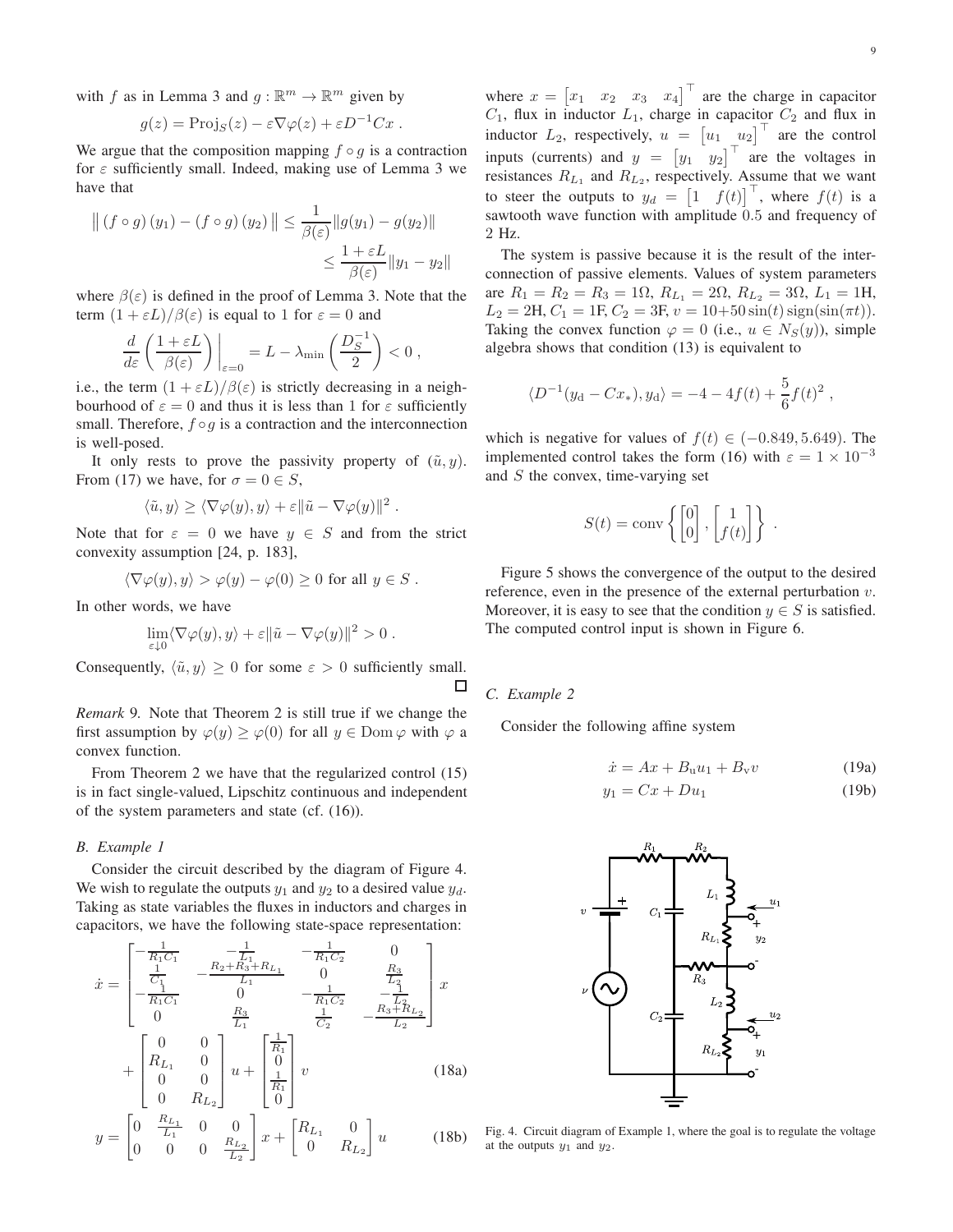

Fig. 5. Output response of plant (18) with the regularized control (16). The picture shows convergence to the desired output  $y_d$  (with  $\varepsilon = 1 \times 10^{-3}$  and  $\varphi = 0$ ) subject to the perturbation  $v(t) = 10 + 50 \sin(t) \operatorname{sign}(\sin(\pi t)).$ 



Fig. 6. Time history of the regularized control (16) with  $\varepsilon = 1 \times 10^{-3}$  and  $\varphi=0.$ 

with

$$
A = \begin{bmatrix} -3.7036 & 1.9043 & -0.9735 & 0.4164 \\ -0.2421 & -5.1187 & -0.0478 & 0.0269 \\ -0.9915 & -1.0461 & -5.5232 & -0.5318 \\ 0.4376 & 2.1467 & -0.5948 & -3.6545 \end{bmatrix},
$$
  
\n
$$
B_{\mathbf{u}} = \begin{bmatrix} -0.6918 & -1.4410 \\ 0.8580 & 0.5711 \\ 1.2540 & -0.3999 \\ -1.5937 & 0.6900 \end{bmatrix}, B_{\mathbf{v}} = \begin{bmatrix} 0.8147 & 1.4345 \\ 0.9058 & 2.5464 \\ -0.1270 & 0 \\ 0.9134 & -1.0453 \end{bmatrix}
$$
  
\n
$$
C = \begin{bmatrix} 0.0652 & 0.4889 & 0.6820 & 0.9166 \\ 0.7134 & 0.6677 & 0.1996 & 0.8659 \end{bmatrix},
$$
  
\n
$$
D = \begin{bmatrix} 1.0823 & 0.3899 \\ -0.1315 & 0.088 \end{bmatrix},
$$

where the external perturbation signal  $v(t)$  is decomposed as

$$
v(t) = \begin{bmatrix} 4 \\ 0 \end{bmatrix} + \begin{bmatrix} f_1(t) \\ f_2(t) \end{bmatrix}
$$
 (20)

with  $f_1(t)$  a sinusoidal function with amplitude 2 and frequency of 10 Hz and  $f_2(t)$  corresponds to a sawtooth wave with amplitude 3 and frequency of  $\pi$  Hz. Suppose that we want to regulate the output to the set-point  $y_d = \begin{bmatrix} -1 & 2 \end{bmatrix}$ .

Let us verify the assumptions of Theorem 1. The equilibrium point  $x_*$  is

$$
x_* = [2.7809 \quad 0.1184 \quad -0.2779 \quad 0.4877]^\top
$$

and it satisfies

$$
\langle D^{-1}(y_{\rm d}-Cx_*) , y_{\rm d} \rangle = -9.2810 \ .
$$

Taking, for example, the convex function

$$
\varphi(y) = \log \left(e^{y_1} + e^{y_2}\right) ,
$$

which is proper and  $C^1$ , we have that

$$
\mathcal{D}\varphi(y_{\rm d}, -y_{\rm d}) = -\langle \nabla \varphi(y_{\rm d}), y_{\rm d} \rangle = -1.8577.
$$

Condition (13) is satisfied. Using the SDPT3 software to solve (2) we obtain

$$
P = \begin{bmatrix} 1.8765 & 1.8706 & -0.5249 & 1.3338 \\ 1.8706 & 3.8984 & -0.4599 & 0.9207 \\ -0.5249 & -0.4599 & 2.4211 & 0.4920 \\ 1.3338 & 0.9207 & 0.4920 & 2.0056 \end{bmatrix}.
$$

which is positive definite with eigenvalues  $0.23$ ,  $1.54$ ,  $2.74$ , 5.69. Figure 7 shows the output response for a regularized control  $\tilde{u}$  with  $\varepsilon = 1 \times 10^{-4}$ , where finite-time convergence towards the desired set-point can be verified despite the external and parametric disturbances of the system. Control and state trajectories are shown in Figures 8 and 9, respectively.



Fig. 7. Time history of the output for plant (19). It illustrates the convergence to the desired value  $y_d = \begin{bmatrix} -1 & 2 \end{bmatrix}^\top$ .



Fig. 8. Time history of the regularized control  $(16)$  applied to the plant  $(19)$ with  $\varepsilon = 1 \times 10^{-4}$  and  $\varphi = \log(e^{y_1} + e^{y_2}).$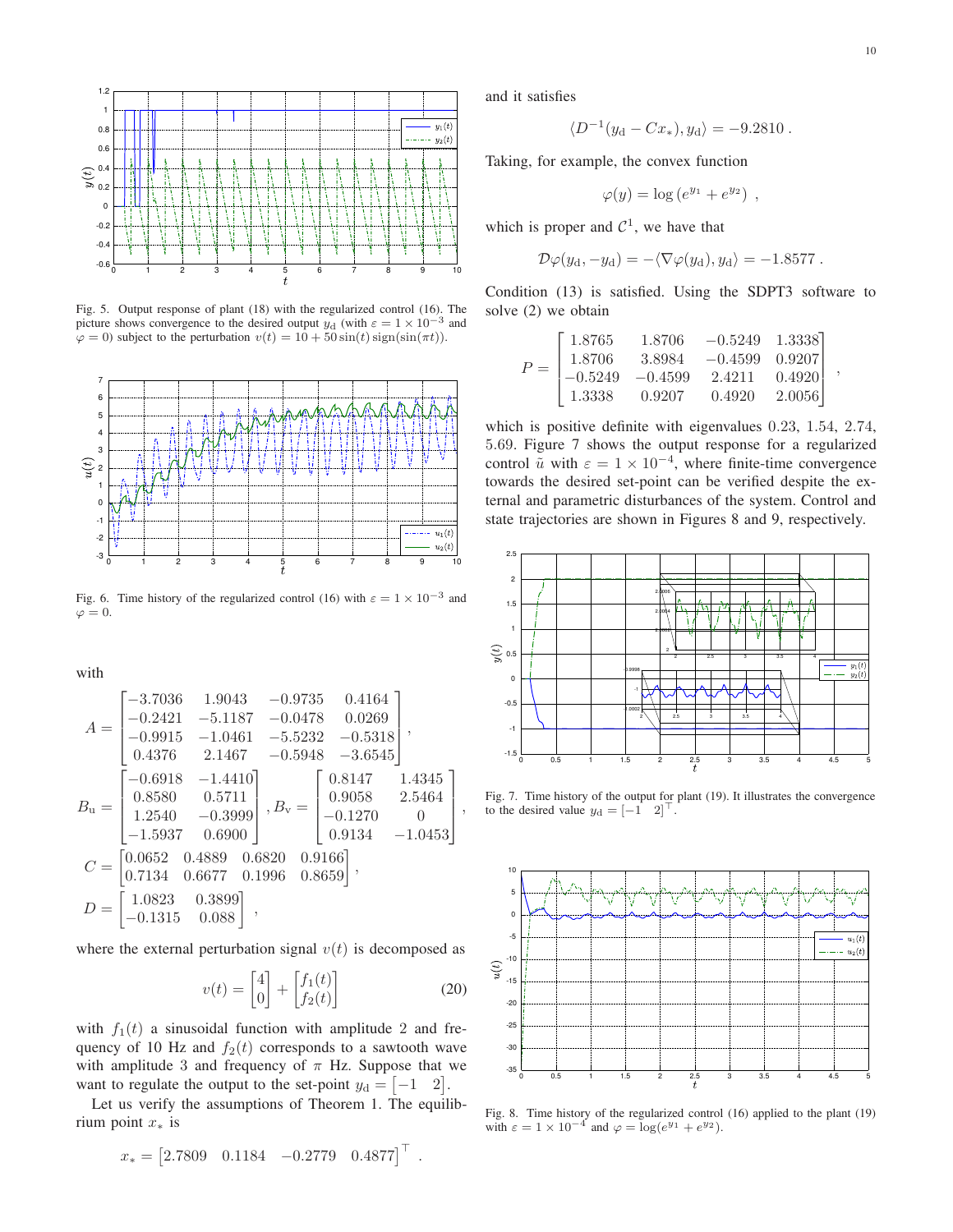

Fig. 9. Time histories of the state of regulated plant (19) with the regularized control (16) (with  $\varepsilon = 1 \times 10^{-4}$  and  $\varphi = \log(e^{y_1} + e^{y_2})$ ) and perturbation (20).

### V. CONCLUSIONS

This paper presents an extension (for the  $m$ -dimensional case) of the multivalued control presented in [25]. Moreover, more general multivalued functions of the form  $u \in \partial \Phi(y)$ are considered, assuring finite-time convergence together with robust output regulation in the face of parametric and external (bounded) disturbances.

The effect of the multivalued control relies directly on the dissipation term modifying the rate of convergence of the storage function  $H_2$  and implying the convergence of x to  $x_*$ , leaving interconnection matrix  $J$  unchanged.

Among the main assumptions considered, the fact that  $D$ is invertible plays an essential role. The case without  $D$  (i.e.  $y = Cx$  is a topic of further research.

The implemented control (16) acts in fact as a high gain controller when  $y \notin S$  and coincides with the continuous selection of  $\partial \Phi(y)$  when  $y \in S$ . However, since the output contains a feedthrough component of the input, the high gain does not result in arbitrary large controls. That is, the control converges to a bounded, well-defined value as  $\varepsilon \rightarrow 0$ . It is worth noting that the resulting controller is passive and independent of the system parameters and of the system state.

The well-suited structure of port-Hamiltonian systems together with passivity opens the opportunity to investigate the robust output regulation problem in the nonlinear setting.

# **ACKNOWLEDGEMENTS**

The authors wish to thank all the reviewers for their valuable and constructive comments, all of which have improved the clarity of this paper. We also wish to thank Prof. Bernard Brogliato for his comments and suggestions on early versions of this paper [25].

#### **REFERENCES**

- [1] R. Ortega, A. Lora, P. J. Nicklasoon, and H. Sira-Ramrez, Passivitybased Control of Euler-Lagrange Systems: Mechanical, Electrical and Electromechanical Applications, ser. Communications and Control Engineering. Springer, 1998.
- [2] R. Ortega, A. van der Schaft, I. Mareels, and B. Maschke, "Putting energy back in control," IEEE Control Systems Magazine, vol. 21, pp. 18-33, 2001.
- [3] R. Ortega, A. van der Schaft, B. Maschke, and G. Escobar, "Interconnection and damping assignment passivity-based control of port-controlled Hamiltonian systems," Automatica, vol. 38, no. 4, pp. 585-596, Apr. 2002.
- [4] F. Castaños and R. Ortega, "Energy-balancing passivity-based control is equivalent to dissipation and output invariance," Systems & Control Letters, vol. 58, no. 8, pp. 553-560, Aug. 2009.
- [5] A. Van der Schaft, L2-Gain and Passivity Techniques in Nonlinear Control, ser. Lecture Notes in Control and Information Sciences. Springer, 1996
- [6] B. Brogliato, R. Lozano, B. Maschke, and O. Egeland, Dissipative Systems Analysis and Control: Theory and Applications, ser. Communications and Control Engineering. Springer, 2007.
- C. Desoer and M. Vidyasagar, Feedback Systems. Society for Industrial  $[7]$ and Applied Mathematics, 2009.
- [8] J. Aubin and A. Cellina, Differential Inclusions: Set-Valued Maps and Viability Theory, ser. Grundlehren der mathematischen Wissenschaften. Springer Berlin Heidelberg, 1984.
- [9] V. Acary and B. Brogliato, Numerical Methods for Nonsmooth Dynamical Systems. Berlin: Springer-Verlag, 2008.
- [10] A. Filippov and F. Arscott, Differential Equations with Discontinuous Righthand Sides: Control Systems, ser. Mathematics and its Applications. Springer, 1988.
- [11] R. I. Leine and N. van der Wouw, Stability and Convergence of Mechanical Systems with Unilateral Constraints. Berlin: Springer-Verlag, 2008.
- [12] V. Utkin, Sliding Modes in Control and Optimization, ser. Communications and Control Engineering. Springer-Verlag, 1992.
- $[13]$ B. Brogliato, "Absolute stability and the lagrangedirichlet theorem with monotone multivalued mappings," Systems and Control Letters, vol. 51, no. 5, pp. 343 - 353, 2004.
- [14] B. Brogliato and D. Goeleven, "Well-posedness, stability and invariance results for a class of multivalued lure dynamical systems," Nonlinear Analysis: Theory, Methods and Applications, vol. 74, no. 1, pp. 195 -212, 2011.
- $\left[ 15\right]$ -, "Existence, uniqueness of solutions and stability of nonsmooth multivalued Lur'e dynamical systems," Journal of Convex Analysis, vol. 20, no. 3, pp. 881-900, 2013.
- [16] M. Çamlibel, W. Heemels, and J. Schumacher, "On linear passive complementarity systems," European Journal of Control, vol. 8, no. 3, pp. 220 - 237, 2002.
- [17] B. Brogliato, A. Daniilidis, C. Lemarchal, and V. Acary, "On the equivalence between complementarity systems, projected systems and differential inclusions," Systems and Control Letters, vol. 55, no. 1, pp.  $45 - 51$ , 2006.
- [18] A. Tanwani, B. Brogliato, and C. Prieur, "On output regulation in stateconstrained systems: An application to polyhedral case," in Proc. 19th IFAC World Congress, South Africa, 2014, pp. 1513-1518.
- [19] C. R. Johnson, "Positive definite matrices," Mathematical Association of America, vol. 77, no. 3, pp. 259-264, 1970.
- [20] N. Kottenstette and P. J. Antsaklis, "Relationships between positive real, passive dissipative, & positive systems," 2010 American Control Conference Marriott Waterfront, Baltimore, MD, USA, June30-July02 2010.
- [21] A. Pavlov and L. Marconi, "Incremental passivity and output regulation," Systems & Control Letters, vol. 57, no. 5, pp. 400-409, 2008.
- J. C. Willems, "On interconnections, control, and feedback," Automatic  $[22]$ Control, IEEE Transactions on, vol. 42, no. 3, pp. 326 - 339, Mar. 1997.
- [23] R. Rockafellar, Convex Analysis, ser. Convex Analysis. Princeton University Press, 1970.
- [24] J. B. Hiriart-Urruty and C. Lemaréchal, Convex Analysis and Minimization Algorithms I. New York: Springer-Verlag, 1993.
- [25] F. Miranda and F. Castaños, "Robust output regulation of variable structure systems with multivalued controls," in Variable Structure Systems (VSS), 2014 13th International Workshop on, June 2014, pp.  $1 - 6$
- [26] F. Facchinei and J. Pang, Finite-Dimensional Variational Inequalities and Complementarity Problems, ser. Finite-dimensional Variational Inequalities and Complementarity Problems. Springer, 2003, no. V. 1.
- [27] D. Goeleven, D. Motreanu, Y. Dumont, and M. Rochdi, Variational and Hemivariational Inequalities - Theory, Methods and Applications: Volume I: Unilateral Analysis and Unilateral Mechanics, ser. Nonconvex Optimization and Its Applications. Springer, 2003.
- $[28]$ A. Nagurney and D. Zhang, Projected Dynamical Systems and Variational Inequalities with Applications, ser. Innovations in Financial Markets and Institutions. Springer US, 1995.